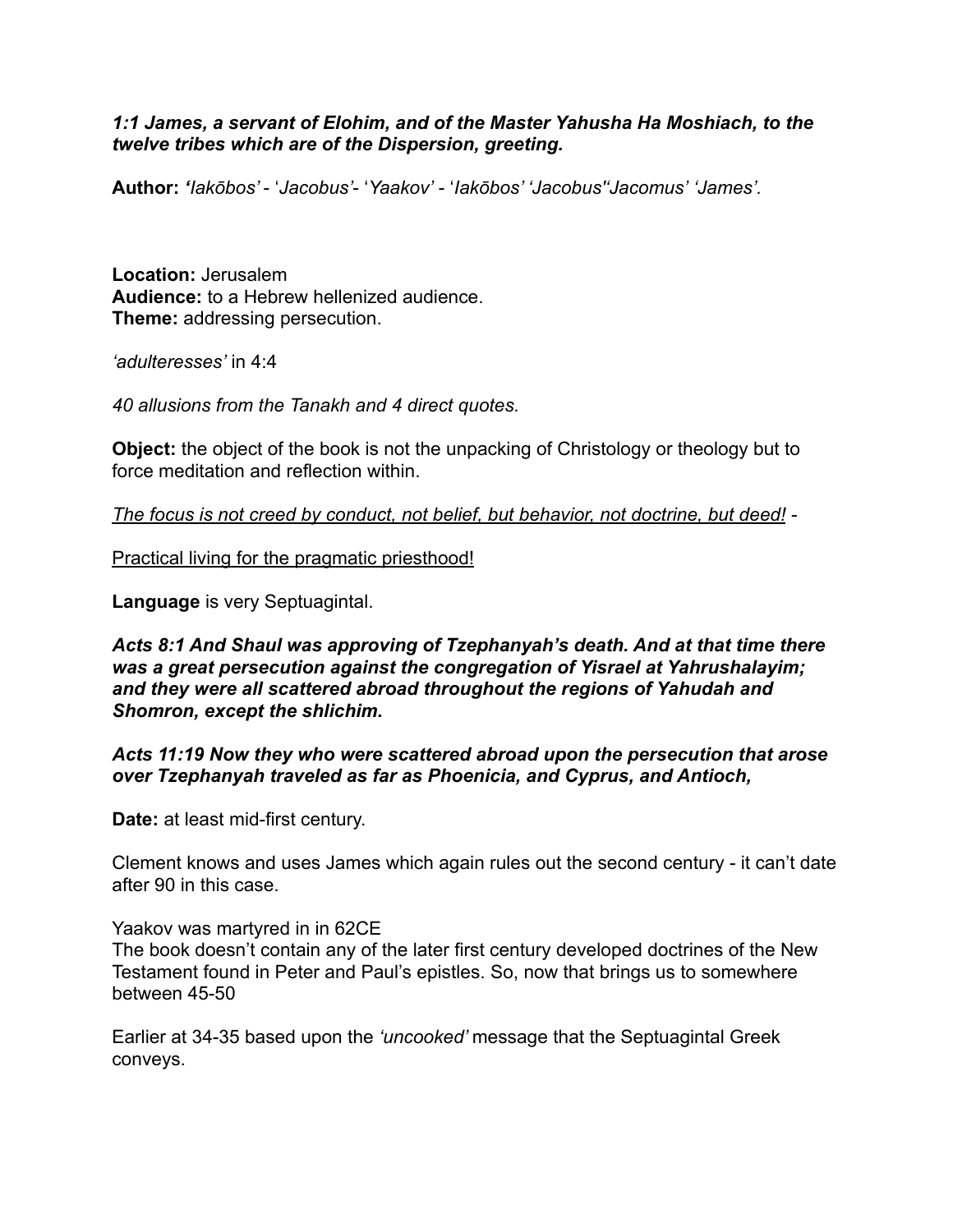**The downplaying of James in Christian tradition** James is the head, the *'Episcopate'* of the Jerusalem assembly

**Favoring Paul:** The tendency of the Institutionalized Church is to favor the Pauline letters, and what's regarded as their *'heavy theology'* rather than the more *'primitive'*  sayings of James.

**Popularity:** The book was very popular, however with the Eastern Fathers, particularly in Alexandria with the first commentary being written by Didymus the Blind (313-98) in Alexandria.

We can tell this by the Greek structural rhythm and rhyme and James's penchant for alliteration and wordplay. When we become aware of these rhetorical devices in the Greek it becomes nearly impossible to imagine this homily as a translation from Aramaic or Hebrew.

**The death of James:** Josephus records James' death between the reigns of two Roman procurators in Judea. In 61CE Festus took office but died (Acts) in 62CE Albinus was dispatched to Judea. In the *'gap'* between the two procurators the High Priest Ananus, son of Annas (the same Annas who was involved in the trial with Yahusha) was unleashed without Roman controls! He accused Yaakov of violating the law (Yaacov taught the Book of the Covenant division upholding the Maki-Tzedik) he ordered him stoned. Josephus then goes on to attribute the destruction of the Temple and Jerusalem to this historical day - the martyrdom of Yaakov.

Heggisippus and Eusebius give more detail and state how at James's arrest Ananus presented him with an option.

The *'Temple Wall Affair'* which led directly to the death of Yaakov!

## **The life of James:**

Heggisippus wrote, *'He drank neither wine nor fermented liquors, and abstained from animal food. A razor never came upon his head, he never anointed with oil, and never used a (public) bath…..He was in the habit of entering the temple alone, and was often found upon his bended knees, and interceding for the forgiveness of the people, so that his knees became as hard as camels, in consequence of his habitual supplication and kneeling before Elohim'.*

Later, he was venerated as the first *'bishop'* of Jerusalem and was given the title *'tzaddik' 'the righteous*' or *'the just'* because his faithfulness to the law and constancy in prayer.

Heggesippus portrays Yaacov as a zealot associated with the Ebionites, who regarded Paul with disfavor and extolled Yaakov as the true heir to Yahusha's teaching.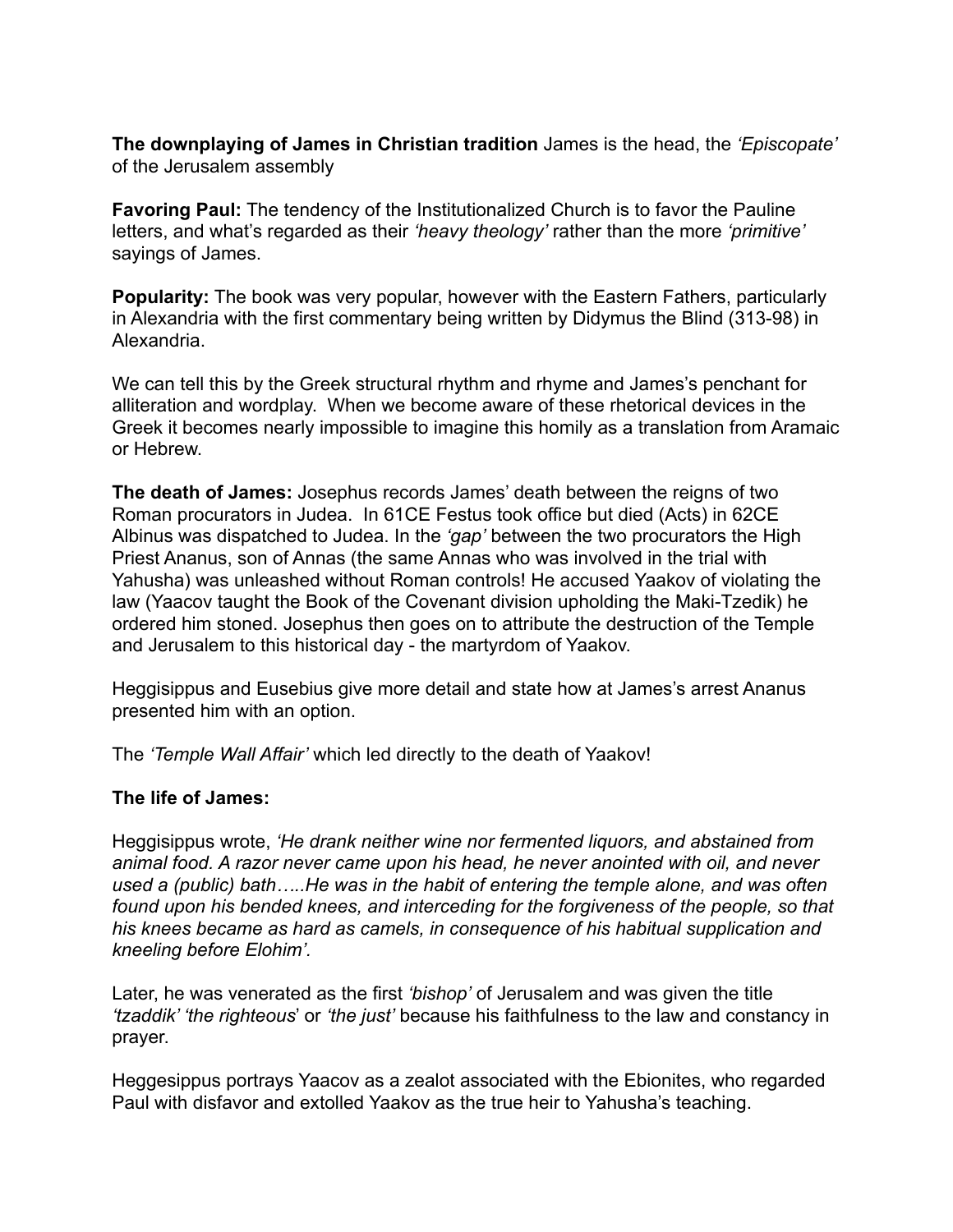## **Yaakov's election to the** *'Episcopate.'*

This is the missing history of Yaakov, Yaakov the undisputed successor to Yahusha and *'the Bishop of Bishops'* or *'Archbishop' 'Archapostles' 'Pillar'* of the community of saints!

*'Yaakov Tzadik'* - *'James the Just'* - the zealot leader! Yaakov was embraced as the *'Teacher of Righteousness'* attested to in the DSS to the post resurrection generation!

The election of Yaakov as leader of the early assembly that's missing from Scripture as we have it, is *the real event* behind the election of the Twelfth Apostle (Matthias) to succeed Judas the Assassin-*'Yahudah Sicarrii'* or '*Judas Iscariot'* in his office as *'Episcopate.'* 

*Yaakov, not Paul or Peter as the successor to Yahusha: ( it's always been about hijacking the order of the priesthood, and we're having to deal with it in our modern era).*  Yaakov's position as successor to Yahusha appears in numerous accounts of early Church literature before the Council of Nicea. Clement of Alexandria, Hegesippus as conserved in Eusebius, the Pseudoclementines and the Gospel of Thomas.

**Gospel of Thomas**, '*After you have gone who will be great over us?'* Yahusha answers, *'In the place where you are to go, go to James the Just for whose sakes Heaven and Earth came into existence.'* (Gs. Th 12)

Eusebius, Ecclesiastical History: '*James, who was surnamed the Just by the Forefathers on account of his superlative virtue, was the first to have been elected to the Office of Bishop of the Jerusalem Church.'* 

*'Peter, James and John after the Ascension of the Savior , did not contend for the Glory, even though they had previously been honored by the Savior, but elected James the Just as Bishop of Jerusalem.' (Hypo-typo-ses)* 

Clement then adds that the election was by the Principal Three.

Eusebius acknowledges the two Jameses: *'Now there were two Jameses, one called the Righteous One, who was cast down form the Pinnacle of the Temple and beaten to death with a laundryman's club, and the other, who was beheaded.'* 

Epiphanius reigns on the parade of those who would say that the MalkiTzedik priesthood is limited to heaven not open to you on earth:

*'The First to whom the Lord entrusted his Throne upon the earth.'* - the mantle or 'throne' of the Malki-Tzedik Priesthood is entrusted on earth!

Yaakov was in the *'Kingly'* line - seated in Jerusalem. The head of the Seventy - the Jerusalem assembly!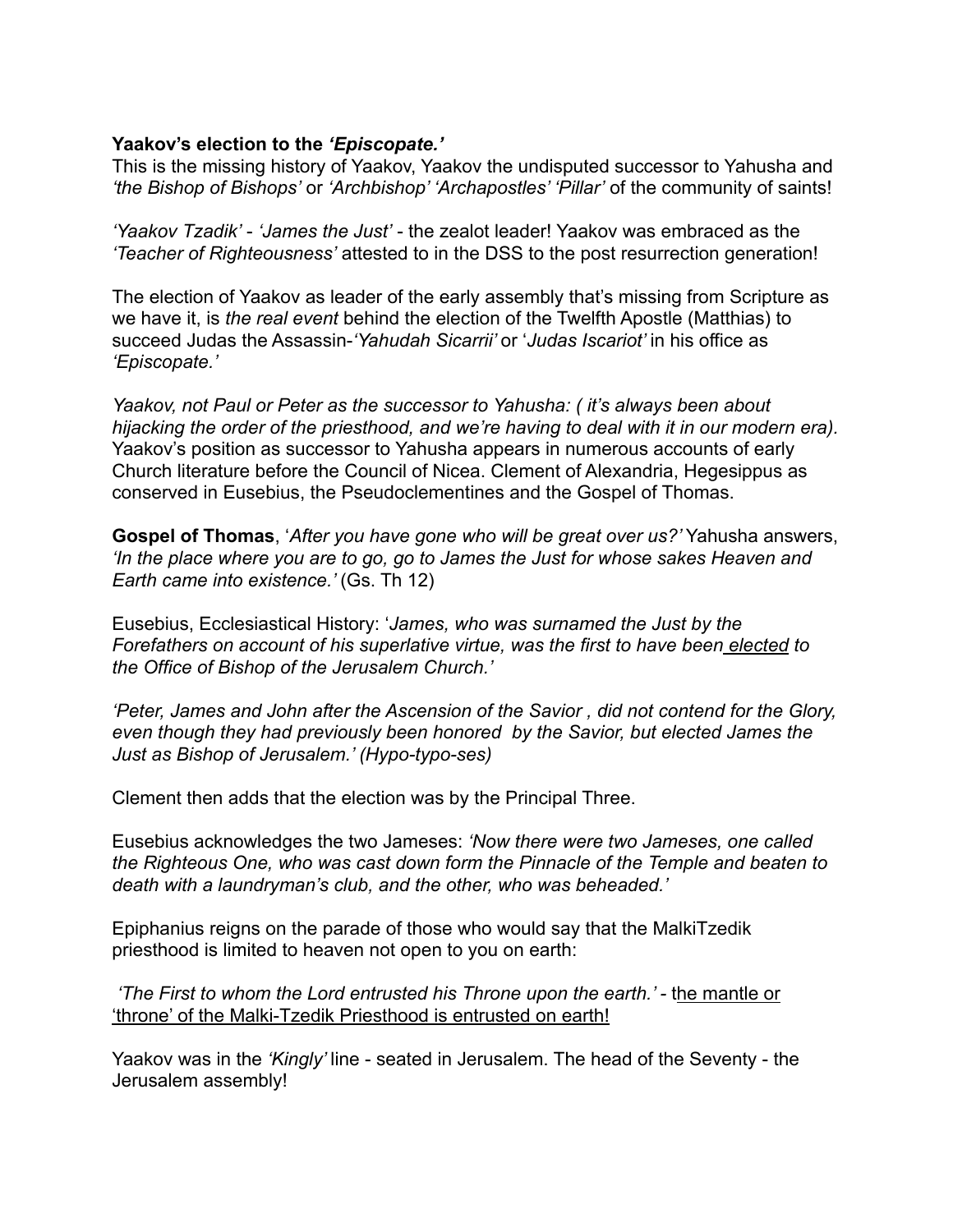This presents something the Institutionalized Church has buried for Millenia - the direct appointment of James - *not Peter,* as successor to his half-brother Yahusha!

*'Sacred history'* wants us to believe that the Romans burnt down and destroyed the Temple in 70CE. But *'historical truth'* informs us by way of Josephus………

.... it was the corrupt Levitical priesthood under Ananus that set fire to the Temple- and inside job rather than let it fall into the hands of followers of the recently martyred Yaakov - the true priesthood!

The Levites set fire and destroyed the temple rather than step aside and allow the 20,000 Malki Tzedik zealots heralding Yahusha as King and High Priest take over after passions erupted after the death of Yaakov at the temple steps! It's recorded that Titus did everything in his power to quench the flames.

The fall of the temple was directly connected to the killing of Yaakov the Tzadik! Josephus writes, *'the Jews were even burning down their own Temple and then jumping into the flames.'* (War 2.425-9)

## **The parallels with the death of Yahusha and the destruction of the Temple**

Titus destroyed Jerusalem but the Temple was burnt against the consent of Caesar • Just as Yahusha was destroyed against the consent of the Roman Governor!

*Yahusha is the Temple -* And who was it who wanted to destroy Yahusha - the Jews, and as the prophet Jeremiah declared, they desired to burn down the very tree with His body nailed to it - just as they did with the Temple!

Hebrews 12:2 says the tree was even to be reckoned a shame! Had it not been for Joseph of Arithamea Yeshua would of been burnt up along with the tree. **Jer 11:19** *But I was like a lamb, or an ox that is brought to the slaughter; and I knew not that they had devised devices against me, saying, Let us destroy the eytz (of execution) with the fruit*) *of it,* (Yahusha hanging on it) *and let us cut him off from the land of the living, that his name may be no more remembered.* 

The Jews believing Yahusha as cursed wanted to cleanse the land before Passover. How do you cleanse the land: Possessions or things touched by the accursed were to be burnt (Golden calf) (Achan), so the tree of punishment was itself to be burnt along with the accursed (Josh 7:15) the authorities full-well planed to burn Yahusha's body upon the tree!

Over 20,000 believers were amassing under the leadership of Yaakov who was recognized as the '*Perfectly Holy* and *Righteous 'Just One'* in the Temple. Over 20,000 people under one party opposing the Herodian/Roman establishment from the more